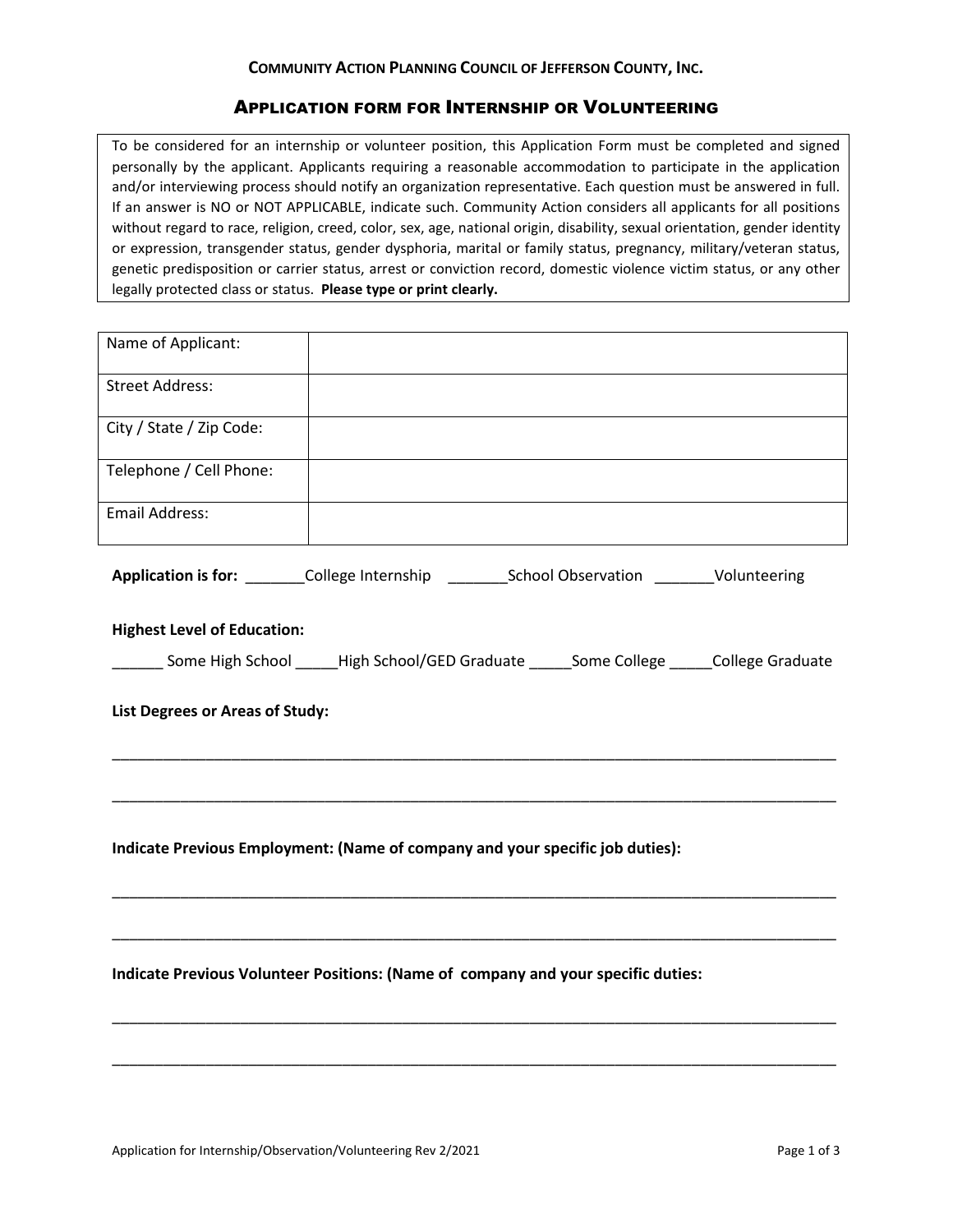## **COMMUNITY ACTION PLANNING COUNCIL OF JEFFERSON COUNTY, INC.**

### **Have you ever worked/volunteered or received services from Community Action?** \_\_\_\_\_\_\_\_\_\_\_\_\_\_\_\_

#### **Where would you like to volunteer or do your internship/observation?**

- \_\_\_\_\_\_Food Services / Kitchen
- \_\_\_\_\_\_Summer Food Service Program
- \_\_\_\_\_\_Food Pantry
- Lackendary Head Start (or Pre-k) Classroom
- \_\_\_\_\_\_\_Family Center Intake Worker
- \_\_\_\_\_\_Jefferson-Lewis Childcare Project Program
- \_\_\_\_\_\_Volunteer Income Tax (VITA) Program

### **For Volunteering Opportunities:**

How long can you commit to volunteering?

| _______One-Time Only<br>________Less than 3 months<br>$\frac{1}{2}$ to 6 months<br>6 months or more |  |  |                                                                                            |  |  |
|-----------------------------------------------------------------------------------------------------|--|--|--------------------------------------------------------------------------------------------|--|--|
|                                                                                                     |  |  | Days Available: ______Mondays ______Tuesdays ______Wednesdays ______Thursdays _____Fridays |  |  |
| Times Available: _____Mornings _______Afternoons                                                    |  |  |                                                                                            |  |  |
|                                                                                                     |  |  |                                                                                            |  |  |
|                                                                                                     |  |  | <u> 1989 - Johann Stoff, amerikansk politiker (d. 1989)</u>                                |  |  |
| For College Internships/School Observations:                                                        |  |  |                                                                                            |  |  |
| What is the duration of your internship/observations? ___________________________                   |  |  |                                                                                            |  |  |
|                                                                                                     |  |  |                                                                                            |  |  |
|                                                                                                     |  |  |                                                                                            |  |  |
|                                                                                                     |  |  |                                                                                            |  |  |
|                                                                                                     |  |  |                                                                                            |  |  |
| Why do you want to do your internship/observation at Community Action? ______________________       |  |  |                                                                                            |  |  |
|                                                                                                     |  |  |                                                                                            |  |  |

**\_\_\_\_\_\_\_\_\_\_\_\_\_\_\_\_\_\_\_\_\_\_\_\_\_\_\_\_\_\_\_\_\_\_\_\_\_\_\_\_\_\_\_\_\_\_\_\_\_\_\_\_\_\_\_\_\_\_\_\_\_\_\_\_\_\_\_\_\_\_\_\_\_\_\_\_\_\_\_\_\_\_\_\_\_**